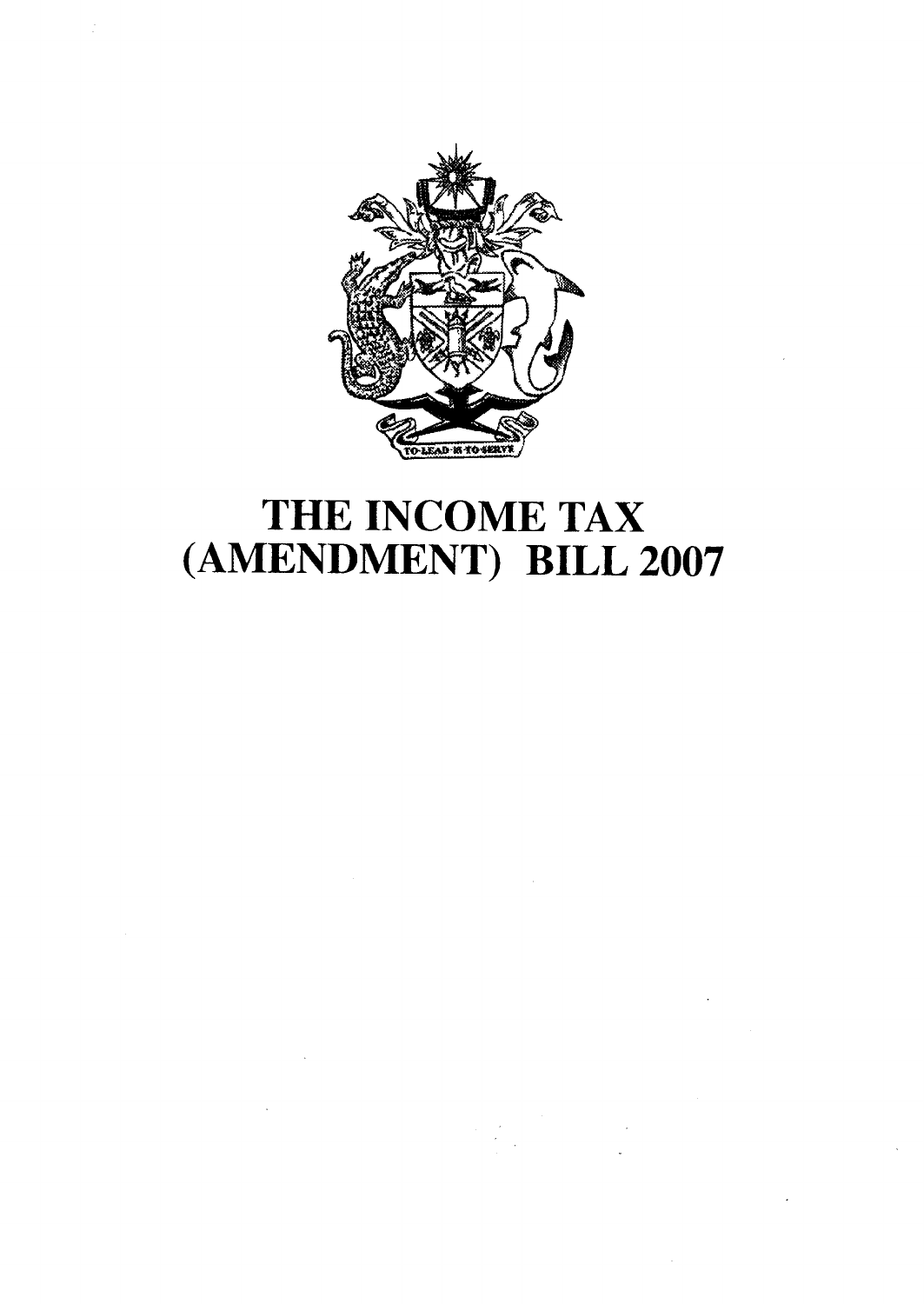

## THE INCOME TAX (AMENDMENT) BILL 2OO7

#### A

### BILL

### Entitled

AN ACT TO DEFER THE ENFORCEMENT OR BRINGING INTO OPERATION OF SECTION 36B OF THE INCOME TAX (AMENDMENT) ACT 2005 (NO. 8 OF 2005) TO 1ST OF JANUARY 2007.

WHEREAS subsection (2) of section 1 of the lncome Tax (Amendment) Act 2005, provided that the Act shall come into force on 1st January, 2006, and subject to subsection (3) shall apply for the year commencing 1st January, 2006: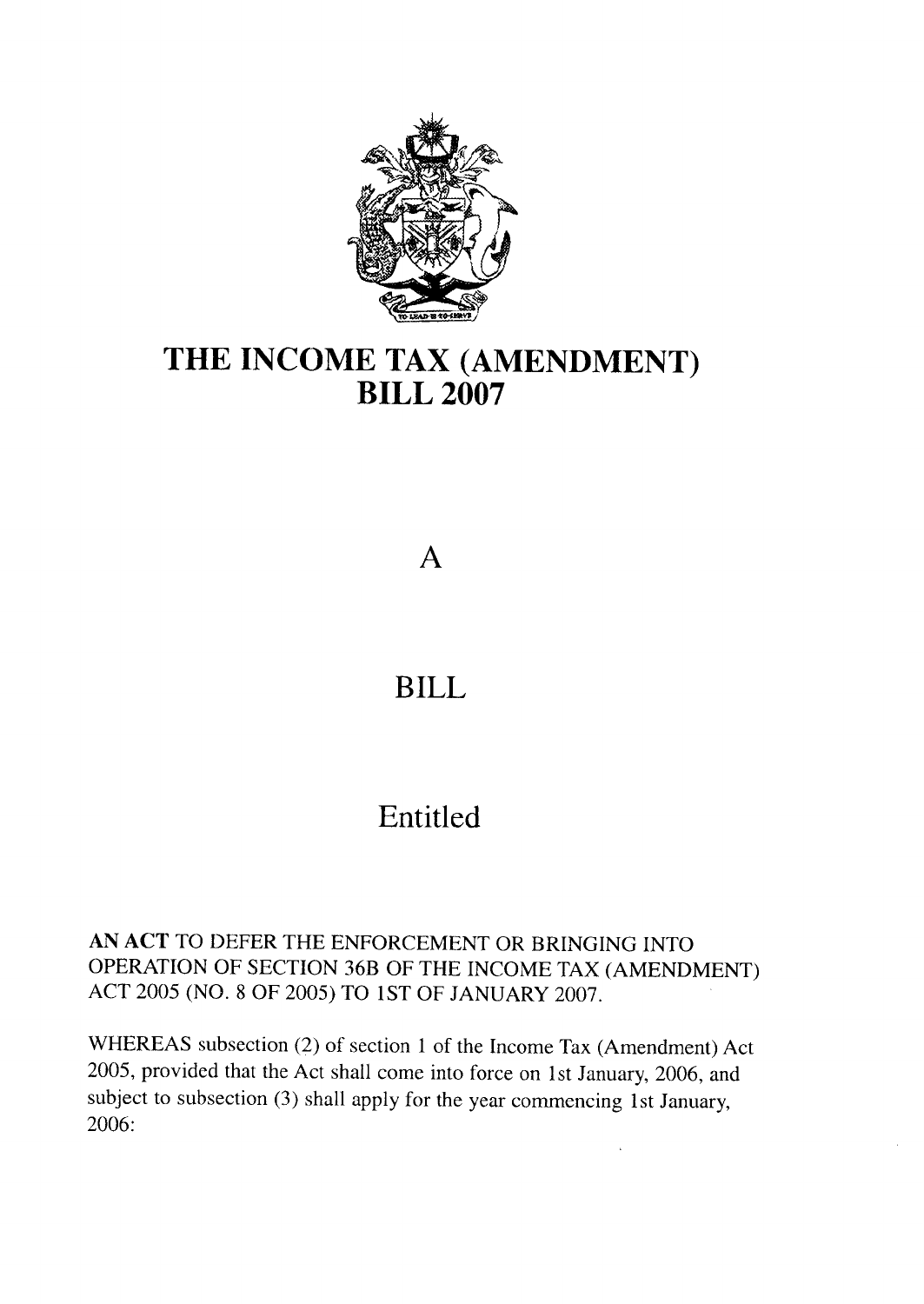AND WHEREAS subsection (3) of section 1 provided that the Act shall apply to payments referred to in a tax deduction provision made on or after 1st January,  $2006$ .

AND WHEREAS in terms of section 21 of the Interpretation and General Provisions Act (Cap 85), an Act which includes a date purporting to be the date on which the Act or any.provision of the Act came or will come into operation is evidence of its date of operation:

AND WHEREAS due to unforeseen administrative difficulties it has become evident that the provisions of section 36B, which relate to the "deduction of tax from interest" could not be enforced with effect from the date specified in the said Amending Act:

NOW THEREFORE BE IT ENACTED BY THE NATIONAL PARLIAMENT OF SOLOMON ISLANDS AS FOLLOWS.

| Short title | This Act may be cited as the Income Tax (Amendment) Act |
|-------------|---------------------------------------------------------|
|             | 2007.                                                   |
|             |                                                         |

- Deferment of date 2. of operation of section 368 Notwithstanding the provisions of section 1 of the Income Tax (Amendment) Act 2005 (Acr No. 8 of 2005) the provisions of section section 368 of the said Act, shall be deemed not to have come into operation on the 1st day of January 2006, but shall come into operation with effect from lst January, 2007.
- Indemnity  $3.$ Notwithstanding the provisions of section I of the said Income Tax (Amendment) Act; a resident person or a permanent establishment in Solomon Islands of a non-resident person on whom the obligation is imposed to deduct tax in terms of section 368, and who has not complied with that obligation during the period commencing lst January 2OO6 and ending on 3l st December 2006, is hereby, indemnified from all legal proceedings of any kind, whether criminal or civil in respect of non-compliance with the said provisions.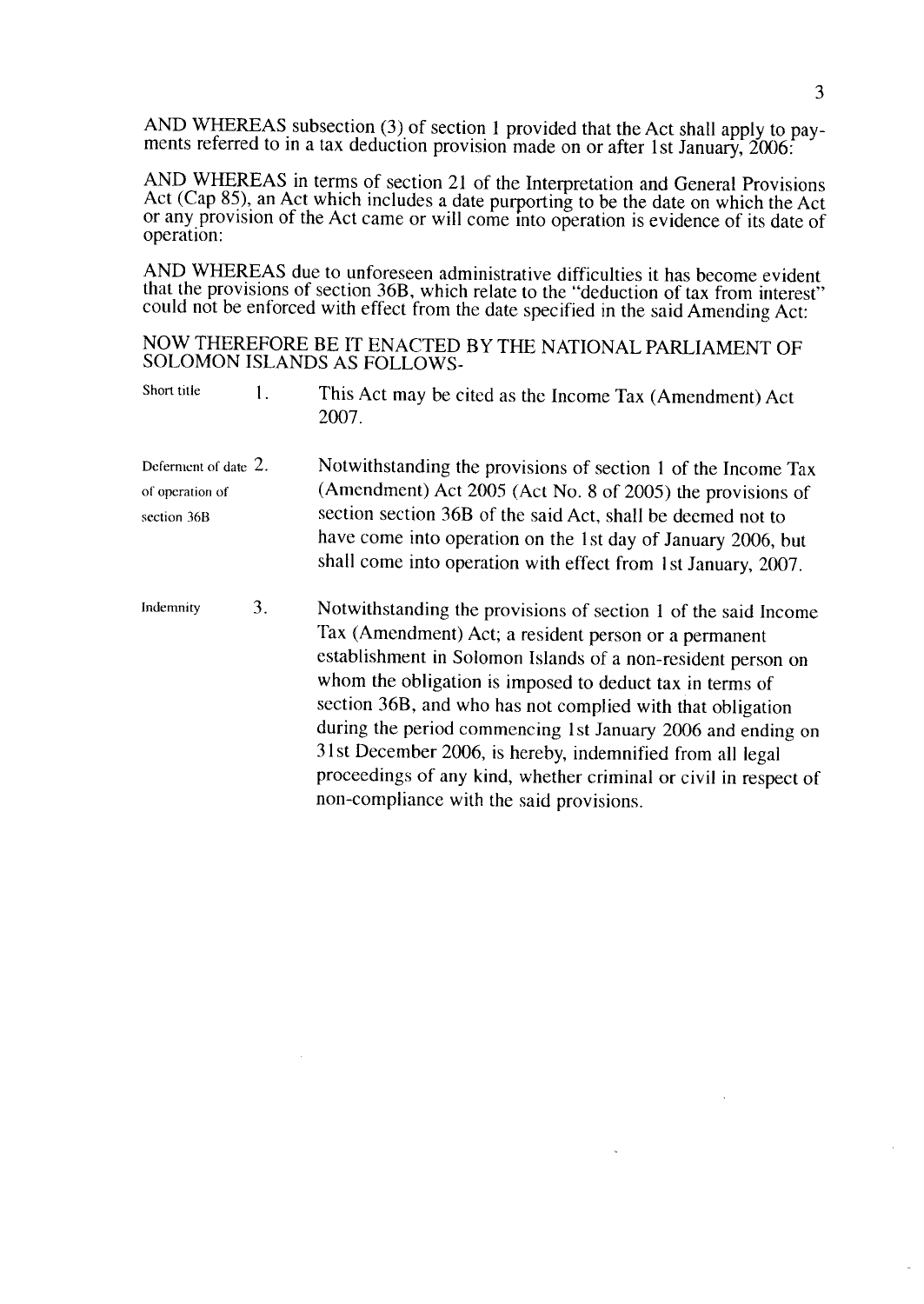#### THE INCOME TAX (AMENDMENT) BILL 2007

#### Objects and Reasons

This Bill seeks to amend the operational date of effect of section 368 of the Income Tax Act (as introduced by the Income Tax (Amendment) Act 2005 (Act No. 8 of 2005) from lst January 2006 to lst January 2007.

Section 368 of the Act applies to a payment of interest made to a resident person or a permanent establishment in Solomon Islands of a non-resident. Under that provision, tax is required to be deducted at the rate of  $10\%$ . There are some exceptions to the requirement to withhold tax. The section does not apply to interest income-requirement to withhold tax. The section does not apply to interest income-

- (a) that is exempt from income tax;
- (b) paid to a financial institution: or
- $(c)$ interest income paid by a resident individual who is not carrying on a business.

Under section 16 of the Income Tax Act (Cap. 123) all payments of interest up to \$5000 in a year are exempt from income tax. This means that the measure only applies to a small number of taxpayers who earn more than \$5000 in interest in a year.

Subsection (3) of section one of Income Tax (Amendment) Act 2005 (Act No. 8 of 2005) provides that the Act shall apply to payments referred to in a tax deduction provision made on or after lst January 2006.

At the time of passage of the Act a number of administrative difficulties meant that the application of section 368 from the commencement date of lst January 2006 was not practical. The measure applies to a small number of taxpayers, but requires significant changes to the banks computer systems.

Solomon Islands Commercial Bankers Association requested additional time to ensure that the banking sector could put in place appropriate systems to enable them to meet their obligations. The Government agreed to defer the implementation of section 368 to 1st January 2007 and issued a Press Release to this effect on 11th July 2006.

Clause 2 of this Bill therefore seeks to amend the date of operational effect of section 368 from lst January 2006 to lst January 2007.

Cluase 2 of this Bill provides an indemnity to those taxpayers who have not complied with the obligations imposed under section 368 during the period 1st January 2006 to 31st December 2006.

Minister for Finance and Treasury